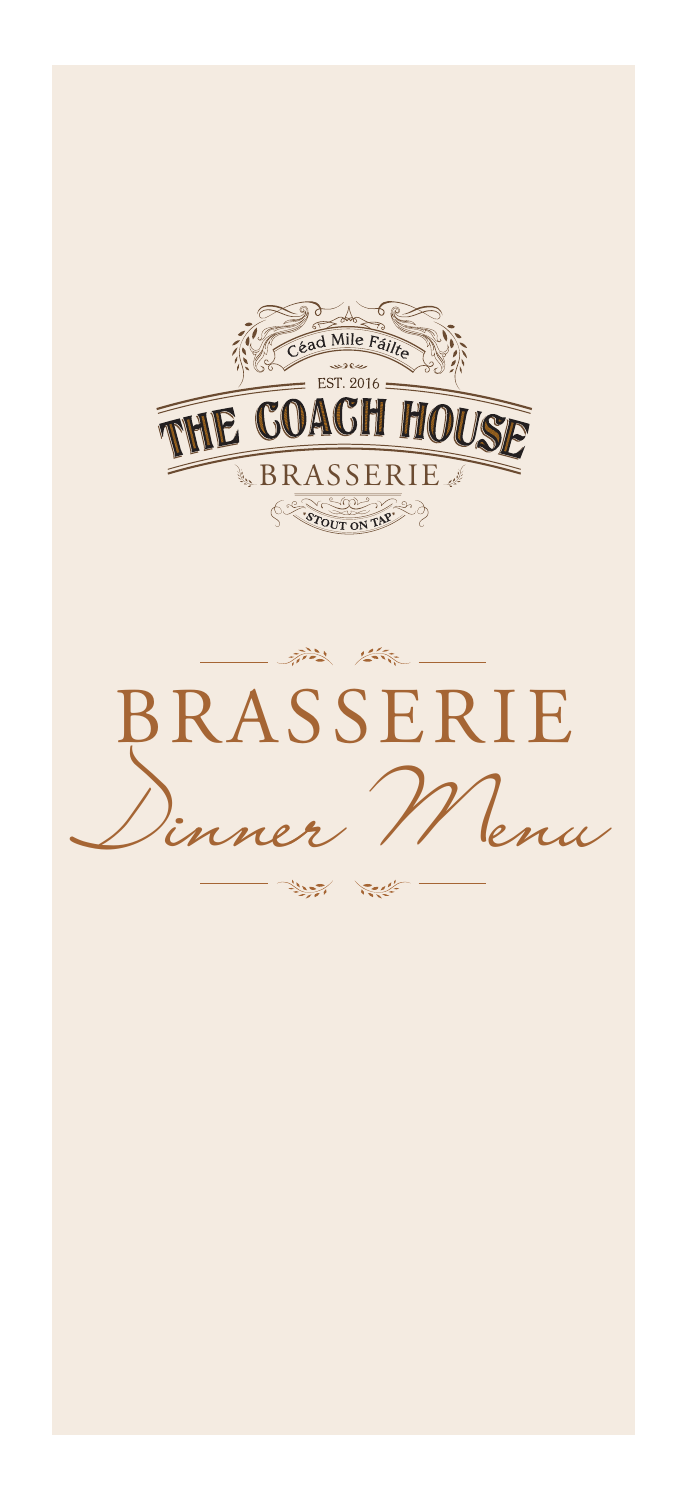### STARTERS, SALADS, SOUPS  $\frac{1}{\sqrt{2\pi}}$

Lemon Pepper Roasted Chicken Caesar Salad €12.95 Crispy Bacon, Baby Gem Lettuce, Parmesan Shavings Herb Croutons & Caesar Dressing *Contains 1, 2, 3, 5, 7, 9*

Soup of The Day €7.00 Always Fresh, Always Vegetarian, Gluten & Dairy-Free *Contains 4* Homemade Brown Bread *Contains 1, 2, 5*

> Seafood Chowder €9.95 Homemade Brown Bread *Contains 1, 2, 4, 8, 9*

Crispy Chilli Chicken Wings €10.95 Homemade Louisiana Butter Wing Sauce, Celery, Blue Cheese Mayo Dip *Contains 1, 2, 3, 4, 5*

Chicken Liver Pate €10.95 Toasted Brioche, Ballymaloe Relish *Contains 1, 2, 5, 7, 12*

Falafel & Quinoa Salad €10.95 (V) Heirloom Tomatoes, Baby Gem, Roasted Red Pepper Salsa *Contains 1, 3, 4, 7, 12*

Loaded Potato Skins €10.95 Chili Beef, Mozzarella, Sour Cream, Jalapeno Peppers *Contains 2, 4* 

## COACH HOUSE BURGERS

 $-35.66$ 

8oz Chargrilled Beef Burger €17.95 Glazed Brioche Bun, Crispy Bacon, Cheddar Cheese, Plum Tomato, Gem Lettuce, Side Salad & French Fries *Contains 1, 2, 3, 5, 7, 9, 12*

Buttermilk Fried Spiced Chicken Burger €17.95 Glazed Brioche Bun, Gem Lettuce, Plum Tomato, Cheddar Cheese, Onion Jam, Dill Pickle Aioli, Side Salad & French Fries *Contains 1, 2, 3, 5, 7, 12*

Add Truffle Fries €2.50

**If you have an allergy or intolerance to any food substance, please inform your server and we will do our utmost to accommodate your request.**

> **Allergens: 1 = Wheat, 2 = Milk, 3 = Mustard, 4= Celery, 5 = Eggs, 6= Nuts, 7= Soybean 8 = Crustacean, 9 = Fish, 10 = Mollusc, 11 = Sesame Seeds, 12 = Sulphur Dioxide and Sulphites, 13 = Peanuts 14 = Lupin**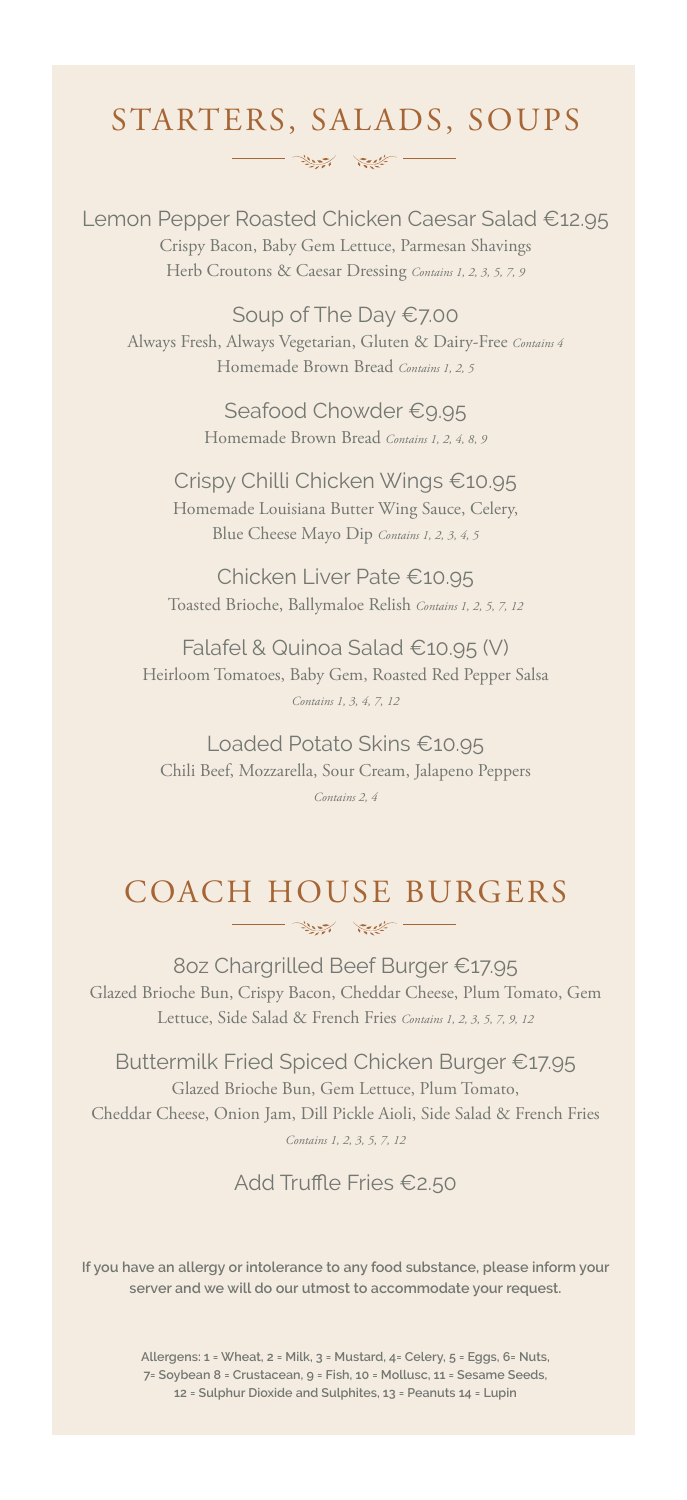## MAIN COURSES

 $-$  2007 - 1925 -

Chargrilled Teriyaki & Sesame Salmon €19.95 Stir Fried Noodles, Bok Choi & Swiss Chard Toasted Sesame Seeds, Fresh Lime *Contains 1, 5, 9, 11,12*

Garlic & Thyme Roasted Chicken Supreme €17.95 Herb Roasted Potatoes, Baby Corn, Sweet Carrots & Red Onion, Burgundy Jus *Contains 2, 4, 12*

> Slow Braised Irish Lamb Shank €27.95 Rich Rosemary and Red Wine Gravy, Roasted Carrots, Creamy Mash Potato *Contains 2, 4, 12*

12oz Prime Sirloin Steak €28.95 Sautéed Onion & Mushrooms, Pepper Sauce, Side Salad & French Fries *Contains 2, 4*

### Add Truffle Fries €2.50

Tomato & Vegetable Linguine €17.95 Parmesan Grilled Chicken, Herb Pesto Garlic Bread *Contains 1, 2, 4, 7, 8*

Portobello Mushroom & Butternut Squash Risotto €16.95 (V) Creamy Coconut Risotto, Spring Onion Vegan Parmesan Cheese, Herb Oil *Contains 4*

Char Grilled Aubergine €16.95 (V) Wilted Baby Gem Lettuce, Heirloom Tomato & Tofu Salad Sweet Soy & Coriander Dressing *Contains 7, 12*

#### Side Orders €4.00

Seasonal Vegetables *Contains 2* Seasonal Side Salad **French Fries Sweet Potato Fries** Truffle, Parmesan Fries *Contains 2* €6.50 Coleslaw *Contains 3. 5, 12* € 2.50

**Allergens: 1 = Wheat, 2 = Milk, 3 = Mustard, 4= Celery, 5 = Eggs, 6= Nuts, 7= Soybean, 8 = Crustacean, 9 = Fish, 10 = Mollusc, 11 = Sesame Seeds, 12 = Sulphur Dioxide and Sulphites ,13 = Peanuts, 14 = Lupin**